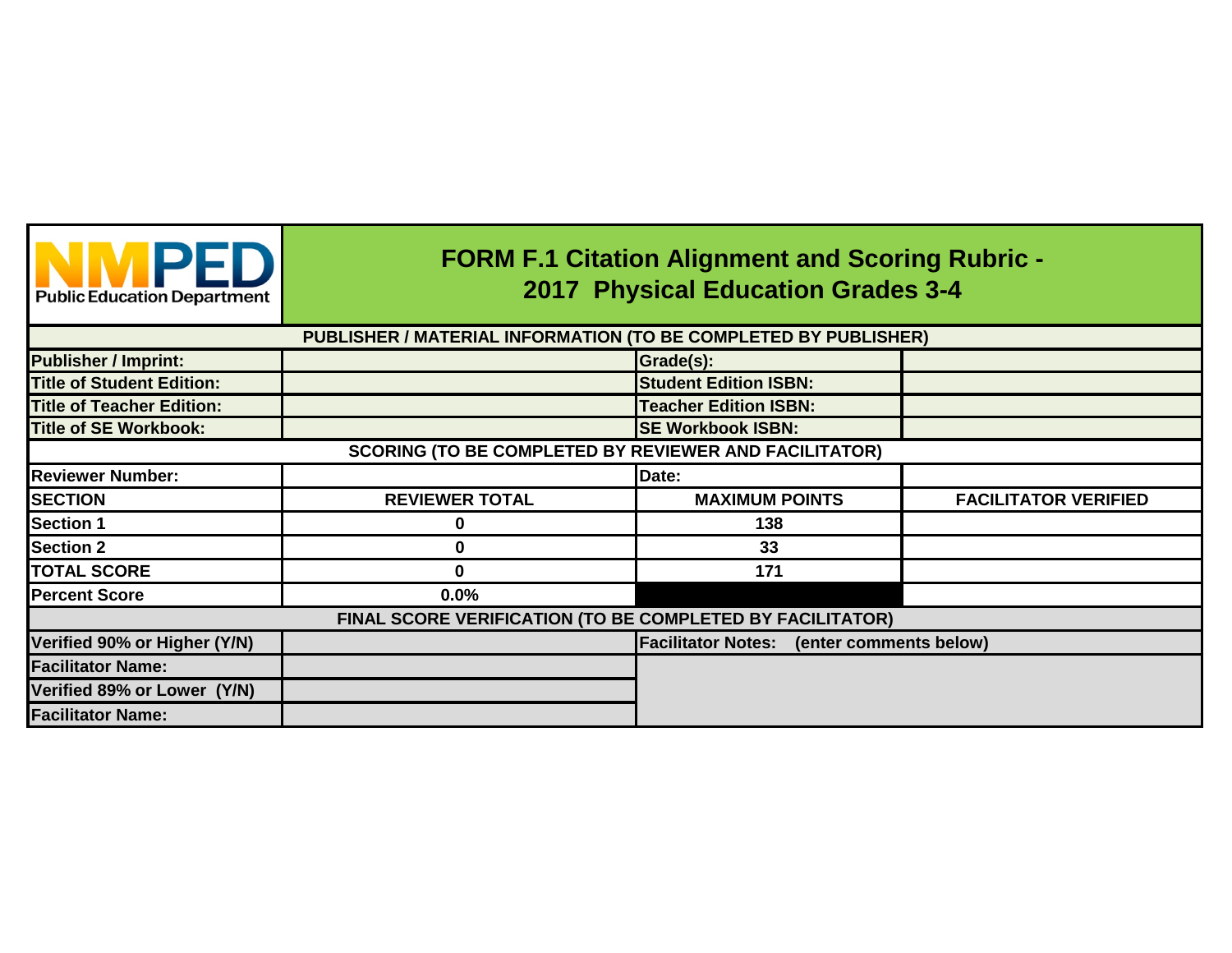|                 | Criteria # SECTION 1: Content Standards, Benchmarks and Performance Standards                                                                                                                      |                     |                     |                     |                     |              |                          |
|-----------------|----------------------------------------------------------------------------------------------------------------------------------------------------------------------------------------------------|---------------------|---------------------|---------------------|---------------------|--------------|--------------------------|
|                 | <b>Publisher Instructions:</b>                                                                                                                                                                     |                     |                     |                     |                     |              |                          |
|                 | □ Section 1 criteria are scored as to whether the evidence demonstrates application of Bloom's Taxonomy at the higher levels.<br>$\Box$ For Section 1 you may enter four citations per criteria.   |                     |                     |                     |                     |              |                          |
|                 | $\Box$ Citations for Section 1 will refer to the Student Edition, Teacher Edition, or Student Workbook                                                                                             |                     |                     |                     |                     |              |                          |
|                 | Reviewer Instructions: Use the Student Edition, Teacher Edition, or Student Workbook to conduct this portion of the review.                                                                        |                     |                     |                     |                     |              |                          |
|                 | $\Box$ Three (3) points: The citation demonstrates Bloom's Level 3.                                                                                                                                |                     |                     |                     |                     |              |                          |
|                 | $\Box$ Two (2) points: The citation demonstrates Bloom's Level 2.<br>$\Box$ One (1) points: The citation demonstrates Bloom's Level 1.                                                             |                     |                     |                     |                     |              |                          |
|                 | $\Box$ Zero (0) points: The citation does not meet Level 1, Level 2, or Level 3.                                                                                                                   |                     |                     |                     |                     |              |                          |
|                 | Content Standard 1: Demonstrates competency in many movement forms and                                                                                                                             |                     |                     |                     |                     |              |                          |
|                 | proficiency in a few movement forms. Students will:                                                                                                                                                | <b>1st Citation</b> | <b>2nd Citation</b> | <b>3rd Citation</b> | <b>4th Citation</b> | <b>SCORE</b> | <b>Reviewer Comments</b> |
|                 | K-4 Benchmark 1: Demonstrate competency in selected motor skills:                                                                                                                                  |                     |                     |                     |                     |              |                          |
|                 | demonstrate mature form in all locomotor patterns;                                                                                                                                                 |                     |                     |                     |                     |              |                          |
| $\mathbf{2}$    | 2. while traveling, avoid or catch an object or individual; and                                                                                                                                    |                     |                     |                     |                     |              |                          |
| $\mathbf{3}$    | 3. develop patterns and combinations of movements into repeatable sequences.                                                                                                                       |                     |                     |                     |                     |              |                          |
|                 | K-4 Benchmark 2: Demonstrate competency in selected non-motor patterns:                                                                                                                            |                     |                     |                     |                     |              |                          |
| 4               | 1. transfer weight from feet to hands using controlled movement;                                                                                                                                   |                     |                     |                     |                     |              |                          |
| $5\overline{)}$ | 2. balance with control on a variety of objects; and                                                                                                                                               |                     |                     |                     |                     |              |                          |
| 6               | . develop and refine a gymnastics sequence demonstrating smooth transitions.                                                                                                                       |                     |                     |                     |                     |              |                          |
|                 | K-4 Benchmark 3: Demonstrate competency in selected skills utilizing age- appropriate equipment:                                                                                                   |                     |                     |                     |                     |              |                          |
|                 | 1. travel into and out of a rope turned by others; $\square$                                                                                                                                       |                     |                     |                     |                     |              |                          |
| 8               | 2. hand-dribble and foot-dribble a ball and maintain control while traveling within a<br>group;                                                                                                    |                     |                     |                     |                     |              |                          |
| 9               | 3. throw, catch and kick using mature motor patterns; and                                                                                                                                          |                     |                     |                     |                     |              |                          |
| 10              | 4. strike a softly-thrown lightweight ball using a bat, paddle or a variety of body parts.                                                                                                         |                     |                     |                     |                     |              |                          |
|                 | Content Standard 2: Applies movement concepts and principles to the learning and development of motor skills. Students will:                                                                       |                     |                     |                     |                     |              |                          |
|                 | K-4 benchmark 1: Demonstrate concepts of body, effort, space and relationships in movement:                                                                                                        |                     |                     |                     |                     |              |                          |
| 11              | design and perform movement sequences that combine traveling, balancing and<br>weight transfer into smooth sequences with intentional changes in direction (i.e.,<br>gymnastics, dance, etc.); and |                     |                     |                     |                     |              |                          |
| 12              | 2. consistently receive and send an object in an intended direction and height.                                                                                                                    |                     |                     |                     |                     |              |                          |
|                 | te motor skills, motor behaviors and motor learning concepts in increasingly complex movement situations:                                                                                          |                     |                     |                     |                     |              |                          |
| 13              | . adapt motor skills to the demands of a dynamic and unpredictable environment;                                                                                                                    |                     |                     |                     |                     |              |                          |
| 14              | 2. identify ways movement concepts can be used to refine movement skills; and                                                                                                                      |                     |                     |                     |                     |              |                          |
| 15              | 3. explain how appropriate practice improves performance.                                                                                                                                          |                     |                     |                     |                     |              |                          |
|                 | K-4 Benchmark 3: Demonstrate critical elements of fundamental and specialized movement skills:                                                                                                     |                     |                     |                     |                     |              |                          |
| 16              | 1. repeat cue words for selected motor skills and demonstrate/explain what is meant  <br>by each:                                                                                                  |                     |                     |                     |                     |              |                          |
| 17              | 2. refine movement errors in response to positive information and corrective<br>information feedback;                                                                                              |                     |                     |                     |                     |              |                          |
| 18              | 3. demonstrate the application of critical cues in selected motor skills; and                                                                                                                      |                     |                     |                     |                     |              |                          |
| 19              | 4. accurately recognize critical elements of selected skills made by a fellow student<br>and provide positive information and corrective information<br>feedback to that student.                  |                     |                     |                     |                     |              |                          |
|                 | Content Standard 3: Exhibits knowledge and ability to participate in a physically active lifestyle. Students will:                                                                                 |                     |                     |                     |                     |              |                          |
|                 | K-4 Benchmark 1: Select and participate regularly in health-related physical activities for enjoyment:                                                                                             |                     |                     |                     |                     |              |                          |
| 20              | 1. participate in moderate to vigorous physical activity outside of physical education                                                                                                             |                     |                     |                     |                     |              |                          |
|                 | most days of the week; and                                                                                                                                                                         |                     |                     |                     |                     |              |                          |

| <b>4th Citation</b> | SCORE | <b>Reviewer Comments</b> |
|---------------------|-------|--------------------------|
|                     |       |                          |
|                     |       |                          |
|                     |       |                          |
|                     |       |                          |
|                     |       |                          |
|                     |       |                          |
|                     |       |                          |
|                     |       |                          |
|                     |       |                          |
|                     |       |                          |
|                     |       |                          |
|                     |       |                          |
|                     |       |                          |
|                     |       |                          |
|                     |       |                          |
|                     |       |                          |
|                     |       |                          |
|                     |       |                          |
|                     |       |                          |
|                     |       |                          |
|                     |       |                          |
|                     |       |                          |
|                     |       |                          |
|                     |       |                          |
|                     |       |                          |
|                     |       |                          |
|                     |       |                          |
|                     |       |                          |
|                     |       |                          |
|                     |       |                          |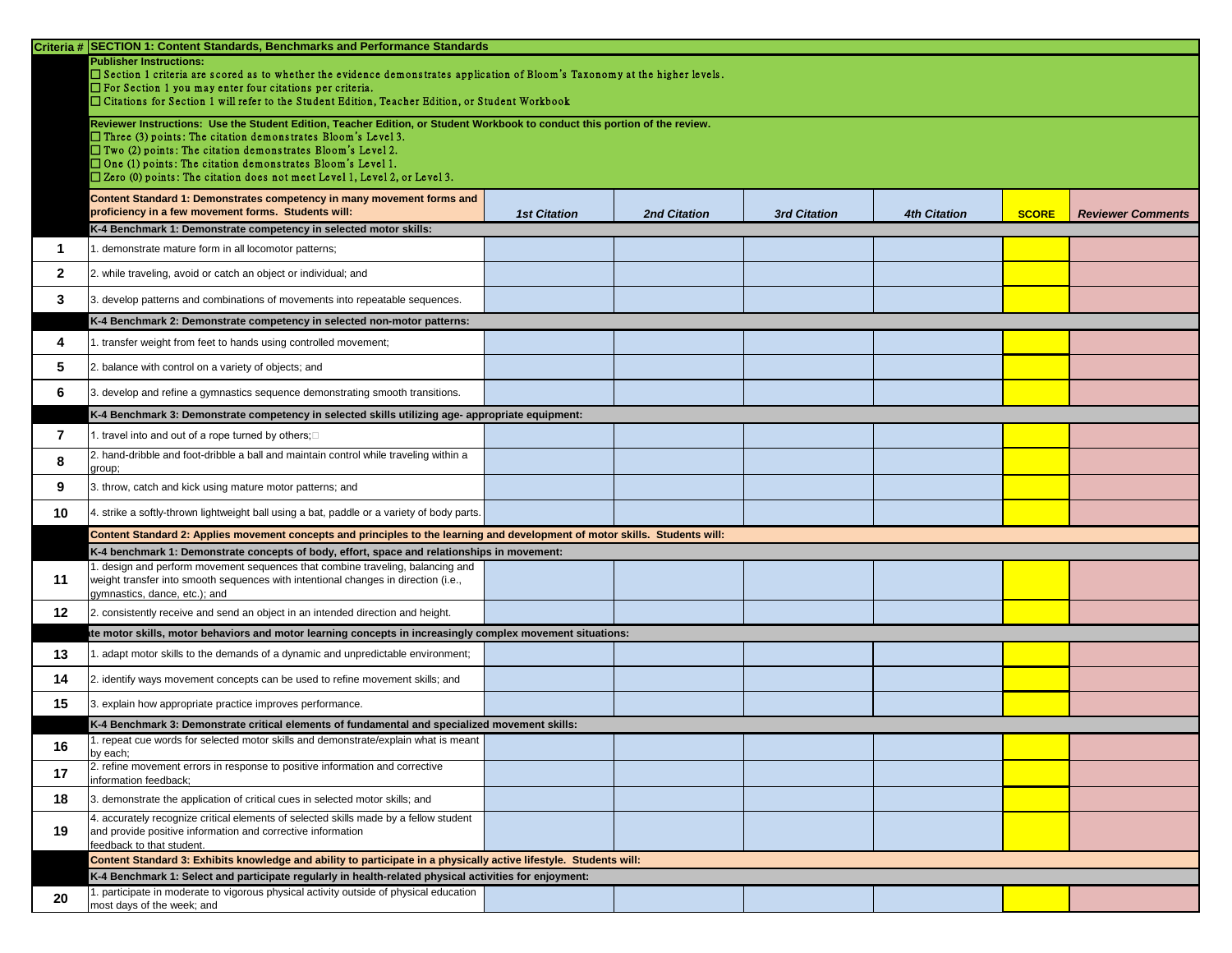|                 | 2. use information from a variety of sources, internal and external, to regulate their                                                                                  |  |  |  |
|-----------------|-------------------------------------------------------------------------------------------------------------------------------------------------------------------------|--|--|--|
| 21              | activity participation;                                                                                                                                                 |  |  |  |
|                 | K-4 Benchmark 2: identify the benefits gained from regular physical activity:                                                                                           |  |  |  |
| 22              | describe how participation in physical activity affects health.                                                                                                         |  |  |  |
|                 | Content Standard 4: Achieves and maintains a health-enhancing level of physical fitness. Students will:                                                                 |  |  |  |
|                 | K-4 Benchmark 1: Match different types of physical activities with health-related physical fitness components:                                                          |  |  |  |
| 23              | select activities designed to improve and maintain levels of fitness in each<br>component of health-related fitness                                                     |  |  |  |
|                 | K-4 Benchmark 2: participate in moderate to vigorous physical activities in a variety of settings:                                                                      |  |  |  |
| 24              | participate in a variety of physical activities in order to improve each component<br>of health-related fitness.                                                        |  |  |  |
|                 | K-4 Benchmark 3: Begin to interpret the results and demonstrate understanding of the significance of information provided by measures of physical fitness.              |  |  |  |
| 25              | explain the relationship of body weight, body composition and participation in<br>regular physical activity; and                                                        |  |  |  |
| 26              | 2. develop strategies to show progress towards at least one personal fitness goal as<br>determined by health-related fitness assessments.                               |  |  |  |
|                 | Content Standard 5: Demonstrates responsible personal and social behavior in physical activity settings. Students will:                                                 |  |  |  |
|                 | K-4 Benchmark 1: utilize safety principles in physical activity settings:                                                                                               |  |  |  |
| 27              | . recognize importance of equipment placement and usage during physical                                                                                                 |  |  |  |
|                 | education class; and                                                                                                                                                    |  |  |  |
| 28              | 2. initiate the appropriate use of space in game and activity settings.                                                                                                 |  |  |  |
|                 | K-4 Benchmark 2: work cooperatively and productively with a partner or small group:                                                                                     |  |  |  |
| 29              | work productively with a partner to improve selected motor skills by using the<br>critical elements of the process; and                                                 |  |  |  |
| 30 <sup>°</sup> | 2. demonstrate the ability to teach an activity or skill to a group of classmates;                                                                                      |  |  |  |
|                 | K-4 Benchmark 3: recognize the influence of peer pressure and identify ways of resolving conflict:                                                                      |  |  |  |
| 31              | . identify and avoid the negative influence of peers.                                                                                                                   |  |  |  |
|                 | K-4 Benchmark 4: work independently and on-task for short periods of time:                                                                                              |  |  |  |
|                 |                                                                                                                                                                         |  |  |  |
| 32              | . honestly report the results of independent work.                                                                                                                      |  |  |  |
|                 | K-4 Benchmark 5: recognize classroom and activity rules; grades K-4 performance standards:                                                                              |  |  |  |
| 33              | consistently comply with the physical education classroom rules to ensure the<br>physical and emotional safety for all;                                                 |  |  |  |
| 34              | 2. distinguish between compliance and non-compliance with game rules and fair<br>play; and                                                                              |  |  |  |
| 35              | 3. accept consequences of personal choices.                                                                                                                             |  |  |  |
|                 | Content Standard 6: Demonstrates understanding and respect for differences among people in physical activity settings. Students will:                                   |  |  |  |
|                 | K-4 Benchmark 1: explore cultural/ethnic self-awareness through participation in physical activity:                                                                     |  |  |  |
| 36              | . articulate cultural/ethnic self awareness through written, oral or physical<br>expression.                                                                            |  |  |  |
|                 | K-4 Benchmark 2: recognize the talents that individuals with differences can bring to group activities:                                                                 |  |  |  |
| 37              | recognize and value the role of each individual in a small group.                                                                                                       |  |  |  |
|                 | K-4 Benchmark 3: experience differences and similarities among people of different backgrounds by participating in activities of national, cultural and ethnic origins: |  |  |  |
| 38              | demonstrate the ability to successfully work in a variety of cultural or ethnic<br>activities.                                                                          |  |  |  |
|                 | K-4 Benchmark 4: recognize how the media, particularly advertising, influences the perception of ideal body types:                                                      |  |  |  |
| 39              | . differentiate between body type presented in the media and own healthy body<br>type; and                                                                              |  |  |  |
| 40              | 2. identify lifestyle factors that can be controlled and their impact on health and<br>wellness.                                                                        |  |  |  |
|                 | Content Standard 7: Understands that physical activity provides opportunities for enjoyment, challenge, self expression and social interaction. Students will:          |  |  |  |
|                 | K-4 Benchmark 1: identify physical activities that are enjoyable:                                                                                                       |  |  |  |
| 41              | explain the enjoyable characteristics of small group physical activities.                                                                                               |  |  |  |
| 42              | K-4 Benchmark 2: practice physical activities to increase skills:                                                                                                       |  |  |  |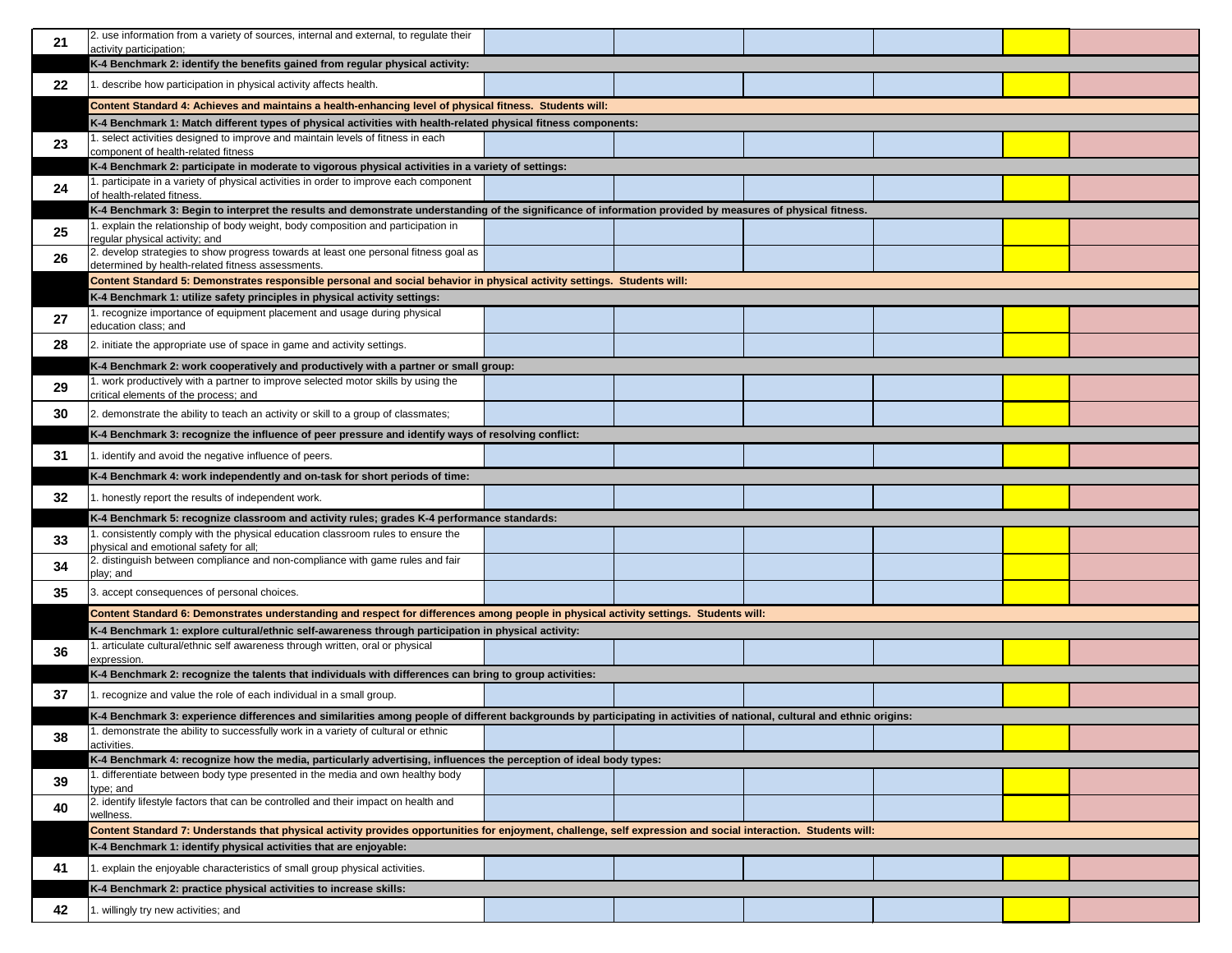| 43 | 2. voluntarily initiate skill practice to improve performance.                                                    |  |  |
|----|-------------------------------------------------------------------------------------------------------------------|--|--|
|    | K-4 Benchmark 3: demonstrate interaction with others while participating in physical activities:                  |  |  |
| 44 | celebrate personal successes and achievements and those of others; and                                            |  |  |
| 45 | 2. interact with others by helping them successfully complete their small- group<br>physical activity challenges. |  |  |
|    | K-4 Benchmark 4: use physical activity as a measure of self-expression:                                           |  |  |
| 46 | 1. design a movement sequence/game that includes all members of the group in the  <br>success of the activity.    |  |  |
|    |                                                                                                                   |  |  |

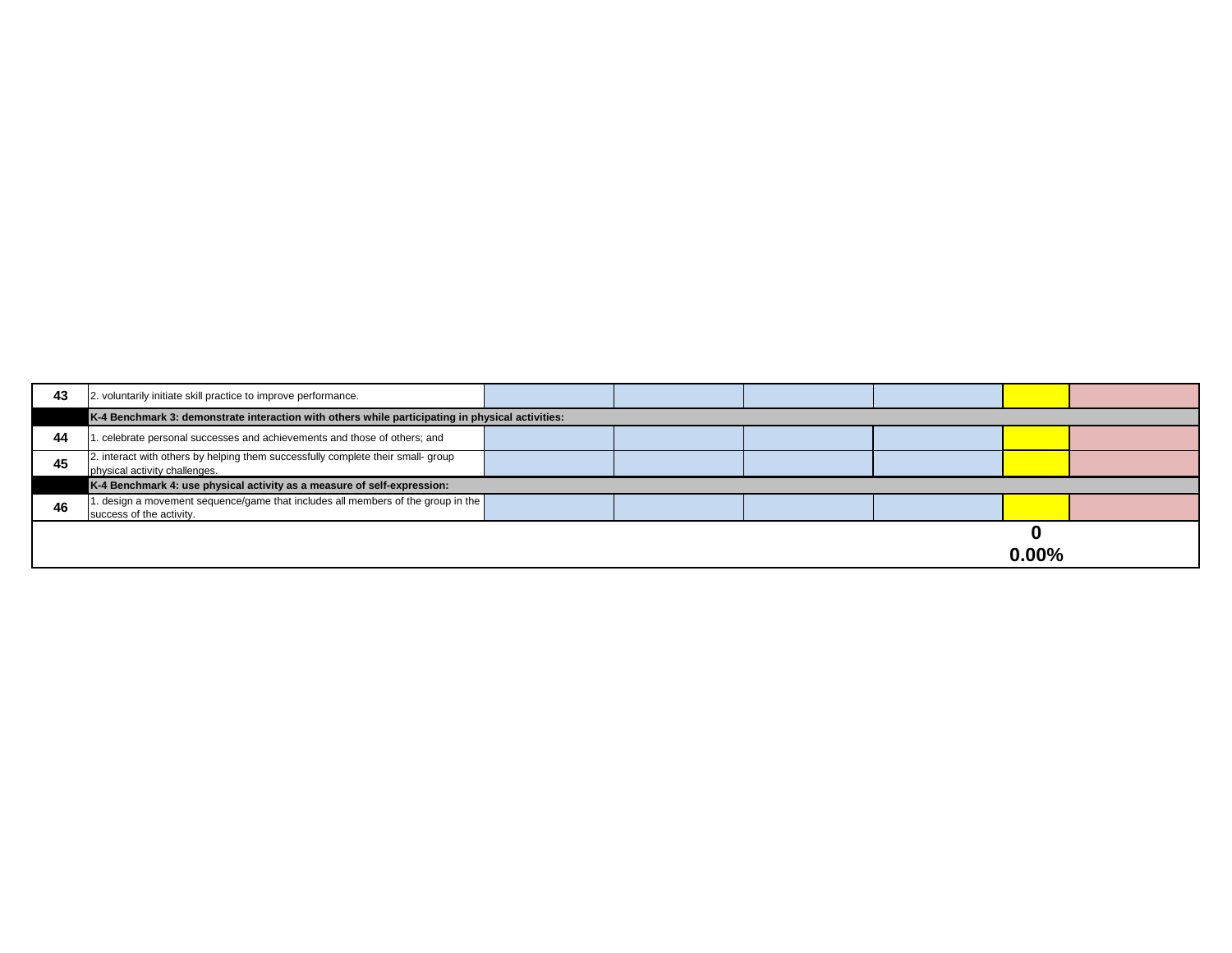|    | Criteria # SECTION 2: Other Relevant Criteria                                                                                                                                                                                                                                                                                                                      |                     |                     |                     |              |                          |  |
|----|--------------------------------------------------------------------------------------------------------------------------------------------------------------------------------------------------------------------------------------------------------------------------------------------------------------------------------------------------------------------|---------------------|---------------------|---------------------|--------------|--------------------------|--|
|    | <b>Publisher Instructions:</b><br>$\Box$ Section 2 criteria are scored as to whether the evidence occurs in the instructional material; they are NOT scored using Bloom's.<br>□ Citations for Section 2 Other Relevant Criteria" will usually refer to the Teacher Edition, but may refer to the Student Edition.<br>$\Box$ List one citation per occurrence cell. |                     |                     |                     |              |                          |  |
|    | $\Box$ All three citation occurrences must be found satisfactory by the Reviewer to meet the requirements of the standard.                                                                                                                                                                                                                                         |                     |                     |                     |              |                          |  |
|    | Reviewer Instructions: Use the Teacher's Edition and the Student Edition to conduct this portion of the review.<br>$\Box$ Zero (0): All 3 citations did not meet the requirements of the standard.<br>$\Box$ One and a Half (1.5): All 3 citations met the requirements of the standard.                                                                           |                     |                     |                     |              |                          |  |
|    | SECTION 2.A: Other Relevant Criteria - Publisher's Criteria                                                                                                                                                                                                                                                                                                        |                     |                     |                     |              |                          |  |
|    | Materials aligned with standards provide sequential, cumulative instruction<br>and practice opportunities for a full range of foundational skills. (Specify or<br>cite how the following instructional recommendations occur within this<br>curriculum.)                                                                                                           | <b>Occurrence 1</b> | <b>Occurrence 2</b> | <b>Occurrence 3</b> | <b>SCORE</b> | <b>Reviewer Comments</b> |  |
| 47 | Academic Vocabulary: Provide focused resources to support students' acquisition<br>of both general academic vocabulary and domain-specific vocabulary.                                                                                                                                                                                                             |                     |                     |                     |              |                          |  |
|    |                                                                                                                                                                                                                                                                                                                                                                    |                     |                     |                     |              |                          |  |
| 48 | <b>Content:</b> Provide clearly stated learning goals and objectives for lessons and tasks.                                                                                                                                                                                                                                                                        |                     |                     |                     |              |                          |  |
| 49 | Content: Provide a scope and sequence that enables students to demonstrate their<br>independent capacity to read and write at the appropriate level of complexity and<br>sophistication defined by the standards.                                                                                                                                                  |                     |                     |                     |              |                          |  |
| 50 | <b>Equity:</b> Offer strategies for teachers to meet the needs of a range of learners,<br>including advanced students and those requiring remediation.                                                                                                                                                                                                             |                     |                     |                     |              |                          |  |
| 51 | <b>Equity:</b> Provide a balanced representation of people and points of view and is free<br>of bias regarding issues such as race, gender, religion, environment, business,<br>industry, political orientation, careers, and career choices.                                                                                                                      |                     |                     |                     |              |                          |  |
| 52 | <b>Equity:</b> Provide opportunities for teacher and students to integrate with other content<br>areas.                                                                                                                                                                                                                                                            |                     |                     |                     |              |                          |  |
| 53 | <b>Assessment:</b> Offer assessment tools that measure student progress.                                                                                                                                                                                                                                                                                           |                     |                     |                     |              |                          |  |
| 54 | Assessment: Offer varied formative and summative assessment tools, clearly<br>defining which standards are being assessed.                                                                                                                                                                                                                                         |                     |                     |                     |              |                          |  |
| 55 | Technology and Digital Resources: Materials include teacher supports, strategies<br>and resources in the Teacher Edition that are user-friendly and supportive of student<br>learning.                                                                                                                                                                             |                     |                     |                     |              |                          |  |
|    | SECTION 2.B: Other Relevant Criteria - Student/Teacher Edition                                                                                                                                                                                                                                                                                                     |                     |                     |                     |              |                          |  |
|    |                                                                                                                                                                                                                                                                                                                                                                    | <b>Occurrence 1</b> | <b>Occurrence 2</b> | <b>Occurrence 3</b> | <b>SCORE</b> | <b>Reviewer Comments</b> |  |
| 56 | The material provides pictorials, graphics and illustrations that represent diversity of<br>cultures, race, color, creed, national origin, age, gender, language or disability.                                                                                                                                                                                    |                     |                     |                     |              |                          |  |
| 57 | The material provides a variety of cultural perspectives used within the lesson content<br>to account for various cultural/background experiences.                                                                                                                                                                                                                 |                     |                     |                     |              |                          |  |
| 58 | The material provides an introduction to the lesson including the comprehension<br>questions (i.e., focus questions or guiding questions) the student will be expected to<br>answer at the conclusion of the classroom instruction.                                                                                                                                |                     |                     |                     |              |                          |  |
| 59 | The material provides activities for students to make interdisciplinary connections to<br>science, language arts, math, music, art and sports plus connections with their<br>personal experiences.                                                                                                                                                                 |                     |                     |                     |              |                          |  |
| 60 | The material provides references to support student learning such as a glossary and<br>word lists.                                                                                                                                                                                                                                                                 |                     |                     |                     |              |                          |  |
| 61 | Within each lesson of the Teacher's Edition, there are clear measurable learning<br>objectives and opportunities for differentiated instruction.                                                                                                                                                                                                                   |                     |                     |                     |              |                          |  |
| 62 | The Teacher's Edition provides tiered activities for differentiated instruction to meet<br>the needs of all students including below proficiency and advanced learners.                                                                                                                                                                                            |                     |                     |                     |              |                          |  |
| 63 | The Teacher's Edition provides instructional strategies, resources, and language<br>development support for English language learners (sheltered instruction.)                                                                                                                                                                                                     |                     |                     |                     |              |                          |  |
| 64 | The Teacher's Edition provides writing activities where students explain their thinking.                                                                                                                                                                                                                                                                           |                     |                     |                     |              |                          |  |
| 65 | The Teacher's Edition provides cooperative learning strategies.                                                                                                                                                                                                                                                                                                    |                     |                     |                     |              |                          |  |

| <b>SCORE</b> | <b>Reviewer Comments</b> |
|--------------|--------------------------|
|              |                          |
|              |                          |
|              |                          |
|              |                          |
|              |                          |
|              |                          |
|              |                          |
|              |                          |
|              |                          |

| <b>SCORE</b> | <b>Reviewer Comments</b> |
|--------------|--------------------------|
|              |                          |
|              |                          |
|              |                          |
|              |                          |
|              |                          |
|              |                          |
|              |                          |
|              |                          |
|              |                          |
|              |                          |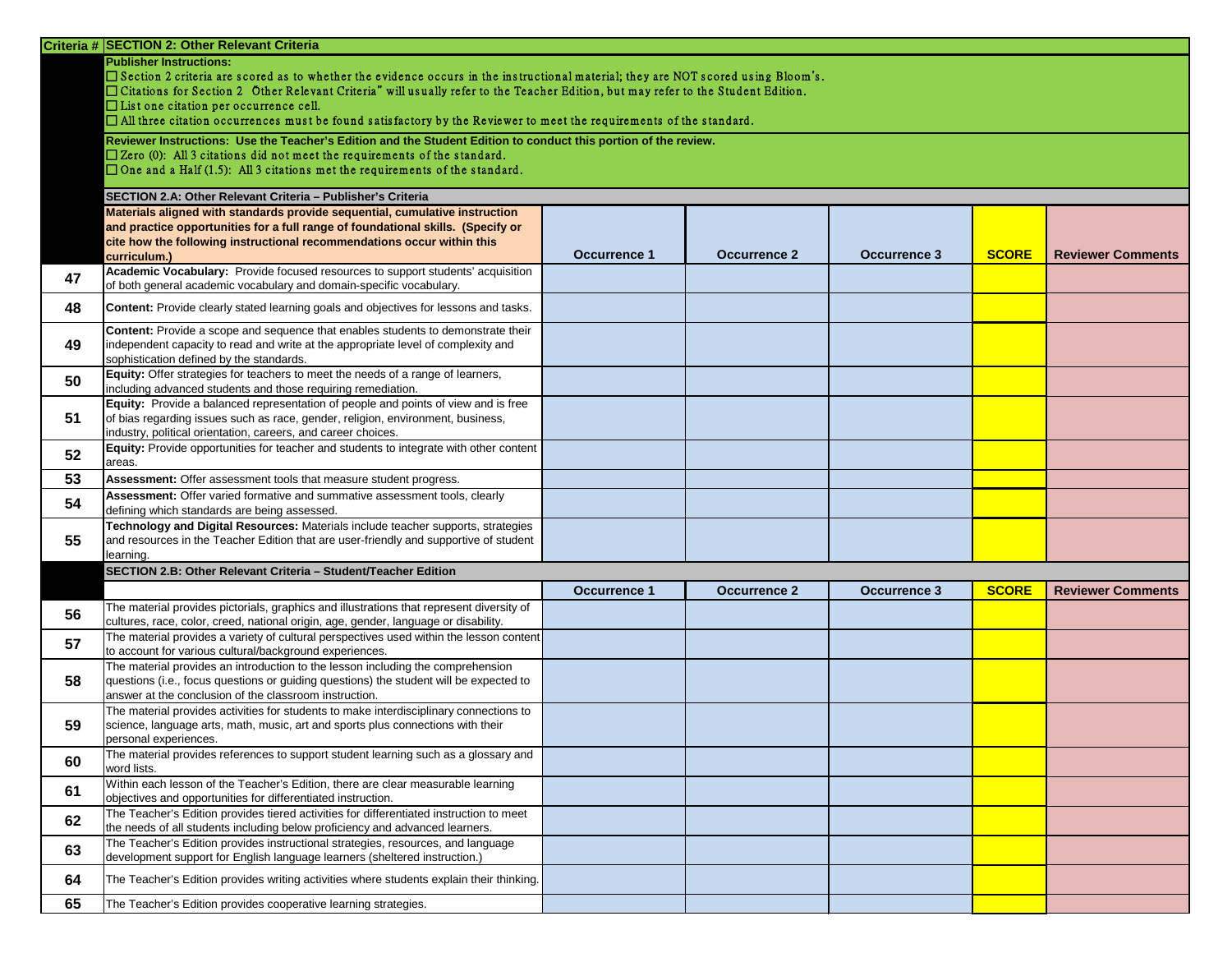| 66 | The Teacher's Edition provides the teacher with instructional strategies for every    |  |  |
|----|---------------------------------------------------------------------------------------|--|--|
|    | llesson.                                                                              |  |  |
|    | The Teacher's Edition embeds various assessments (e.g., pre- and post-tests, self-    |  |  |
| 67 | assessments, written reflections, mid-unit quizzes, quick checks for understanding of |  |  |
|    | the key concepts, etc.) that address lesson and/or chapter objectives.                |  |  |
|    | The Teacher's Edition embeds student assessments that are accompanied by              |  |  |
| 68 | student work exemplars and score identification of concepts and skills to support     |  |  |
|    | further instruction, differentiation, remediation or acceleration.                    |  |  |
|    |                                                                                       |  |  |
|    |                                                                                       |  |  |